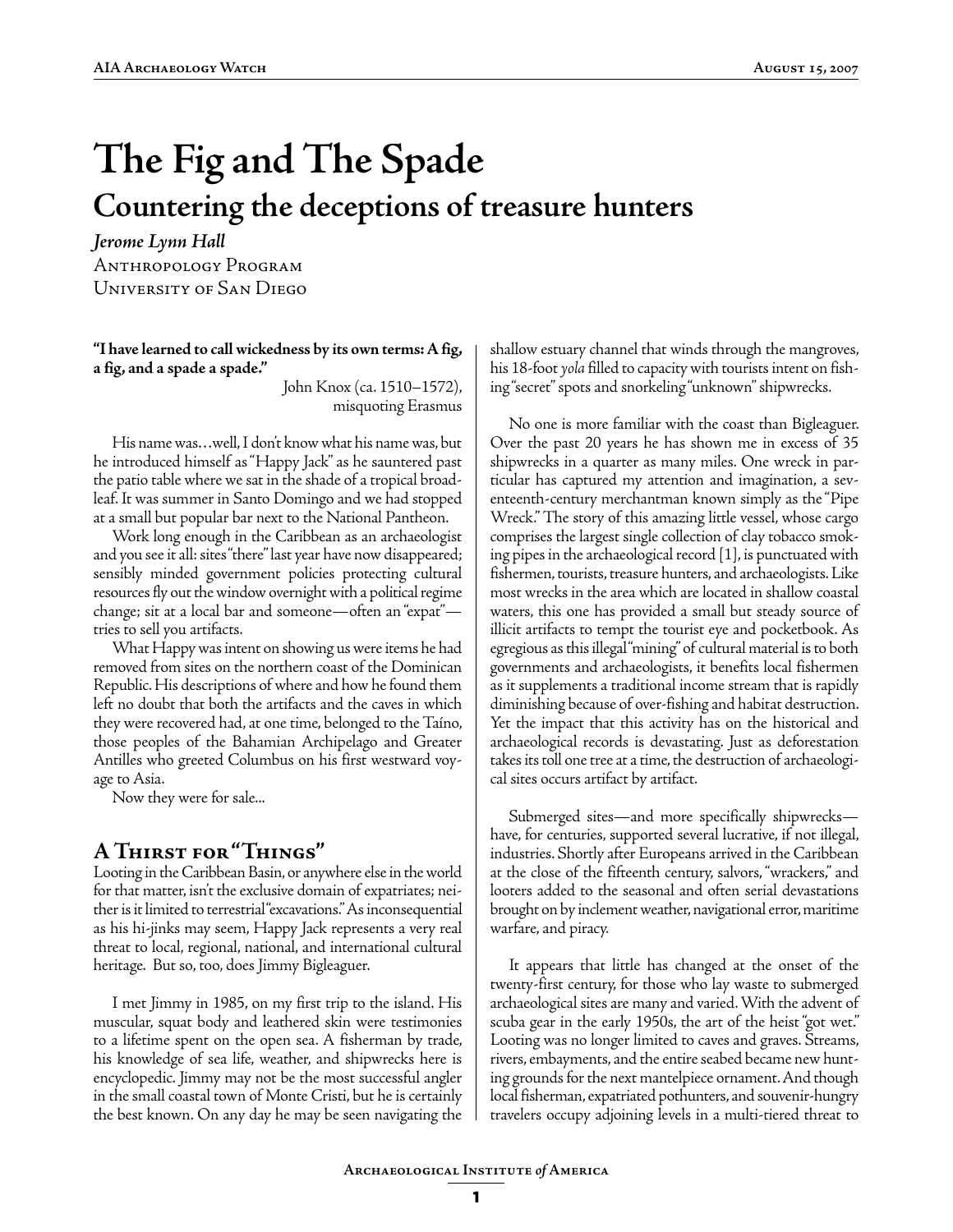heritage resources, the penthouse is reserved for the most familiar menace of them all: the treasure hunter.

# **A Man With A (Business) Plan**

Generally speaking, this rascal is not your typical scuba-clad tourist carrying a "goodie" bag and a metal detector. Rather, the twenty-first-century American treasure hunter (and here, reader, take note: the non-American treasure hunter is on the rise) tends to fit a stereotype all *his* own. Most are Midwestern, middle-aged, male Caucasians from relatively modest backgrounds [2]; their politics generally lean to the conservative side; and although they may come from blueand white-collar backgrounds, nearly all lack professional archaeological credentials, yet have sufficient business knowhow to make a comfortable living—and, occasionally, a substantial profit—from the generosity and naivety of armchair adventurers turned investors. The majority has the gift of gab and a business plan predicated on limited partnerships or publicly traded corporations. These intrepid entrepreneurs also possess a penchant for anticipating and surviving an eventual financial downturn, yet nowhere in their corporate flow chart or profit-laden prospectus is there a contingency plan to ensure that the archaeological record and the public good will not take the same despairing plunge.

Even their own investors are not protected. Consider the recent saga of Mr. Tommy Thompson, founder of Recovery Limited Partnership and director of salvage operations for *Central America*, a paddlewheel steamship that sank off the South Carolina coast in 1857. [3] Shareholders and crewmembers of Thompson's team who were promised part of the treasure filed lawsuits in 2005 and 2006, and Thompson has mysteriously disappeared. [4] The case of Premier Exhibitions, Inc. (formerly R.M.S. Titanic, Inc.), one of the more successful salvage ventures, is currently under investigation for exchange commission fraud [5], and the list goes on.

Not that treasure hunters are alone in the wanton promotion of cultural destruction. Those who raise the capital necessary to mount salvage ventures have more than just shareholders clamoring to participate in their high-risk speculative ventures. Yellow-trimmed geographical publications, financial management magazines, and men's adventure monthlies, are all seemingly spellbound by prospective "up-by-the-bootstraps" biographies of some of these characters. And the public, it seems, always enjoys a good rags-to-riches tale.

But what if, instead of a shipwreck, these wanton thrill seekers were to plunder the "primary cultural deposit" (also known as "the target" or "the motherlode") within a Mycenaean tomb, an Arawak ceremonial court, or a Civil War prisoner camp? Would those popular periodicals condone and promote the digging and divvying up of artifacts among private investors in these instances? *Of course not.*

# **Eight Deceptions**

How have we been so skillfully deluded into thinking that underwater cultural resources are somehow less important than those on land? Why are archaeologists portrayed as introverted exclusionists, ivory tower intellectuals, academic elitists, and bumbling bureaucrats, but treasure hunters somehow represent the common good? What for-profit salvage groups and underwater treasure hunting corporations have succeeded in doing well is manipulating public opinion with several clever and closely woven deceptions regarding underwater cultural heritage (UCH).

#### **Deception 1. The laws of finds and salvage apply to shipwrecks.**

The laws of finds [6] and salvage [7] are the cornerstones of the treasure hunter's legal arguments, but their applications to wrecked vessels is highly debatable and, therefore, problematic. In short, the law of finds awards "finders" ownership of a vessel and its property if, among other things, they are able to convince the Court that said property was "abandoned." The law of salvage, which has its legal origins in Byzantine sea regulations, was instituted to save and preserve property in peril from destruction, damage, or loss. Unlike the law of finds, it does not strip title from the owner.

With both laws, the onus is on the salvor to prove application. For the law of finds to pertain, the salvor must prove "abandonment" of the wreck by its previous owners; likewise, the court must be convinced that new ownership is warranted—in this case, by the salvor—because a discovery has been made and control of the resource has been demonstrated. *Interestingly, the law of finds does not derive from maritime law*. Rather, it comes from a common law concept dealing with terrestrial property that has been applied in some federal admiralty cases instead of the law of salvage, although courts generally prefer the application of the latter.

Under the law of salvage, the salvor must establish control or "possession" of the wreck site and prove that that vessel and cargo are in "marine peril." In traditional cases, rescued commercial goods would be returned to their owner, who would then pay a reward to the salvor. Payment might also result from returning the salvaged goods to the stream of commerce, the sale proceeds of which would then be used to pay the salvor. One purpose in establishing an incentive or reward under the law of salvage was to prevent looting of recent marine casualties, but unfortunately and ironically, the law has, in many cases, resulted in what is tantamount to the private pillaging of artifacts from public lands . [8]

Fortunately, the privatization of public resources with regard to such laws is abating in light of the recognition of the possession or control of historic shipwrecks under federal and state laws. In fact, a number of legal instruments have or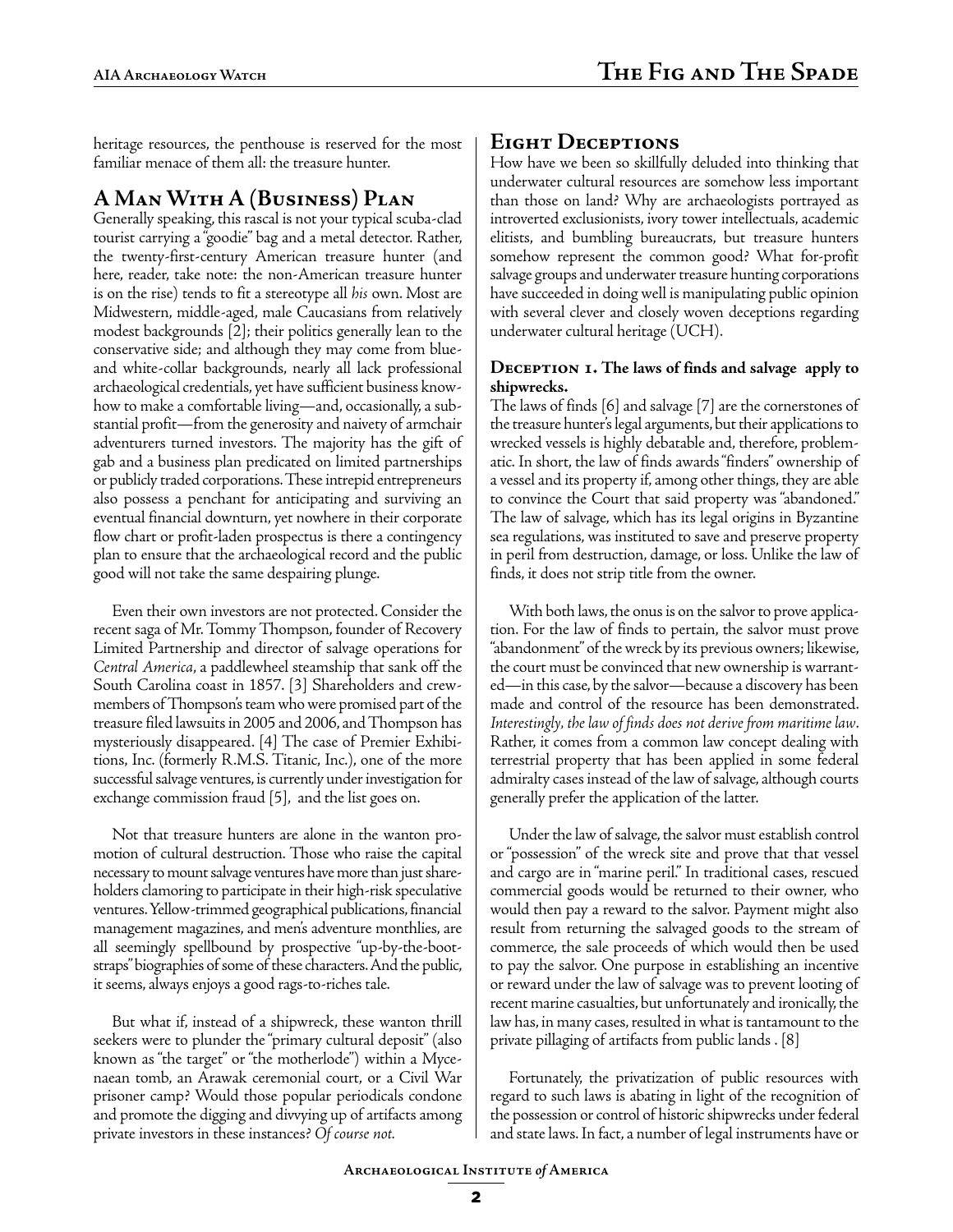will soon come into effect that will relegate these laws to the dustbin. These include the Sunken Military Craft Act [9]; the Abandoned Shipwreck Act [10]; and laws safeguarding historical and cultural resources in federal marine protected areas, such as national parks, national marine sanctuaries; and, most recently, the Proclamation of the Northwestern Hawaiian Islands National Monument. [11] At the international level, the framework for protecting underwater cultural resources and the regulation of activities directed against them is provided for in the Third United Nations Conference on the Law of the Sea (UNCLOS III). [12] But with technological developments facilitating the encroachment upon and exploitation of cultural resources in deep water, the need for regulation has resulted in the development of international instruments, including the International Agreement on RMS Titanic [13], and the United Nations Educational, Scientific, and Cutltural Organization' (UNESCO) Convention on the Protection of the Underwater Cultural Heritage. [14]

#### **Deception 2. Preservation** *in situ* **harms artifacts.**

In other words, doing nothing—leaving a site unexcavated and undisturbed—equals the destruction or loss of property and history. The Latin term, *in situ*, literally translates as "in place," and refers to artifacts that, hopefully, have not been moved since deposition and certainly not since discovery. Under the law of salvage, a salvor may be granted exclusive rights to salvage a wreck site—and eventually claim an award—if they are able to establish, among other criteria, that the shipwreck and cargo are in "marine peril". Therefore, it is in the salvor's best interests to make convincing cases for perpetual threats of destruction. This they have done well, using a variety of arguments: the deterioration of property through the passage of time, subjection to the elements and inevitable loss from dredging, oil drilling, vandalism, piracy, and the increase of recreational diving, all of which have been used to counter the unprofitable notion that *in situ* preservation is the preferred method of preservation. [15]

If this is so—and comprehensive data are sorely lacking on both sides of the argument—then the logical solution is to "rescue" the resource before it perishes. Nestled within this inelegant diatribe is the subtext that only those sites containing commercially marketable cargoes are worth salvaging. In other words, take it and make a profit before it disappears. Although this reasoning is flawed—similarly one might argue that the Amazonian rain forest should be cut down for firewood before the ravages of storm, blight, or pestilence destroy it altogether—it clearly illuminates a need for increased scientific studies on the chemical equilibration of submerged archaeological sites under varying environmental conditions.

Until such research is conducted and made available, the argument that *in situ* preservation is tantamount to destruction is fatuous, at best.

 There is, in fact, evidence that some shipwrecks reach a state of equilibrium over time and that little to no deterioration occurs. Furthermore, some courts have held that marine peril is not a substantive claim for marine salvage in particular cases. Several federal admiralty court judges have agreed with the government and historic preservationists that certain shipwrecks are not in marine peril and that it is in the public interest to preserve them undisturbed on the sea floor. In some instances, the prevailing legal notion has been that greater damage has been done by salvors who do not employ proper excavation and preservation techniques than by the passage of time and exposure to the elements.

National Oceanographic and Atmospheric Administration (NOAA) attorney Ole Varmer, in his article titled "The Case Against the 'Salvage' of the Cultural Heritage," [16] notes that the problem with the law of salvage is that most courts fail to require scientific evidence that a shipwreck is better off being salvaged than left alone. In such cases, the assumption is that wrecks deteriorate rapidly and are, therefore, in marine peril simply because they are underwater. Varmer suggests an alternative: why not reverse the supposition? Let the courts presume, instead, that wrecks are better off left *in situ*; then, let salvors introduce the scientific evidence necessary to persuade them that recovery is, indeed, the best option. If this were to happen, the maritime law of salvage would align itself more closely with historic preservation law and sound archaeological principles, not to mention emerging international laws and policies.

#### DECEPTION 3. Treasure hunters should have access to **underwater cultural heritage.**

The claim is made that treasure hunters should have access to underwater sites because they have the money, technology, and expertise with which to carry out their work. Furthermore, because they are willing to take the inherent operational risks, they are entitled to the spoils.

Academic institutions, private nonprofit archaeological organizations, and nongovernmental organizations (NGOs) rely on sporadic and decreasing corporate and government funding, while the for-profit private sector has little difficulty in raising the capital necessary to carry out sustained and costly ventures, especially those in deep-water where daily operations' costs are extravagant. Yet even these resources are finite, and many "successful" treasure-hunting corporations appear unwilling to invest the time or money necessary to see the archaeological process properly implemented and sustained to completion. Why? Simply put, in a business where profit governs both the philosophical and managerial objectives, each minute spent employing the exacting techniques that comprise a portion of archaeology is a minute squandering limited operational finances. Who benefits from such cost cutting? Project leaders and limited partners, certainly. The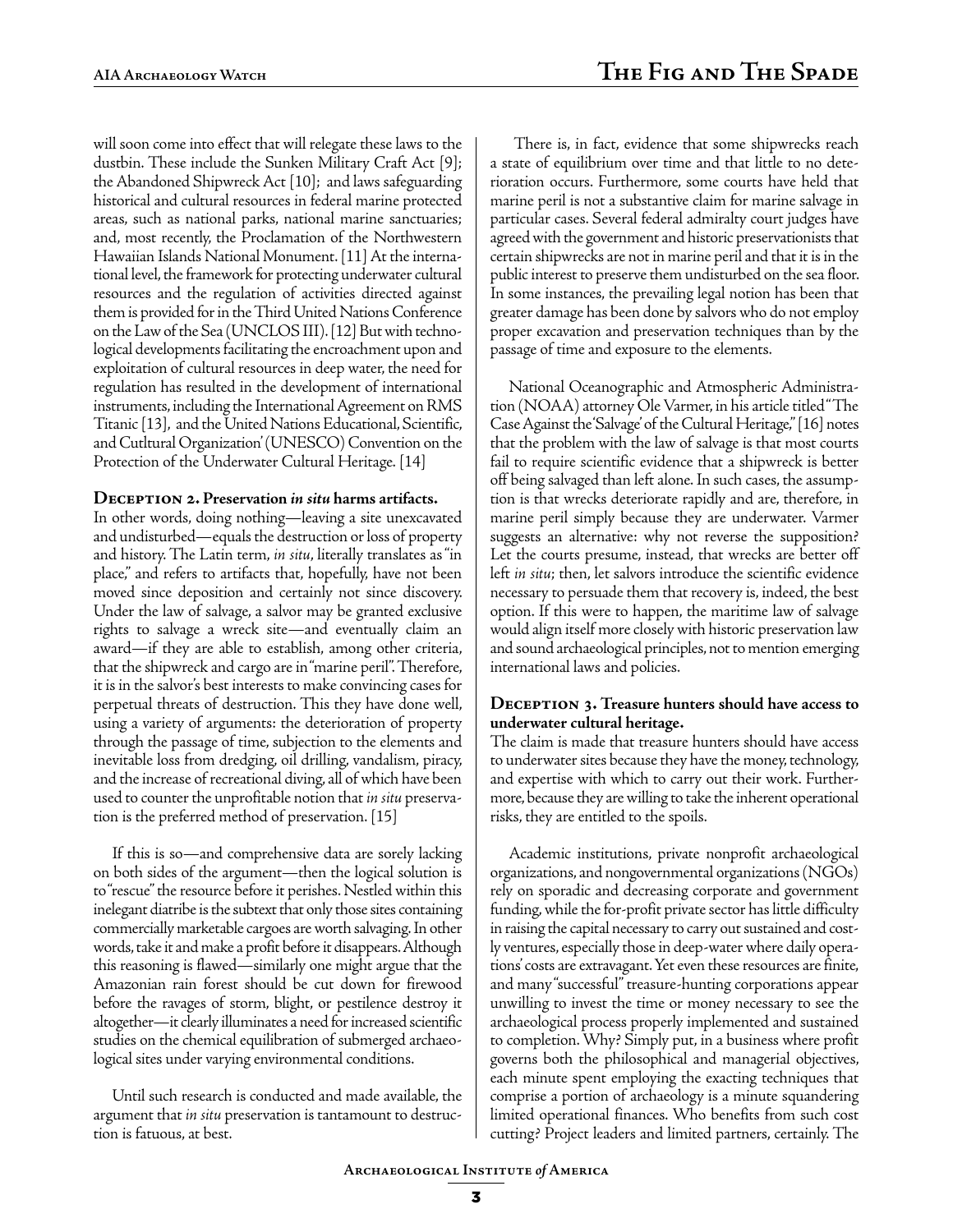archaeological record and public trust? *Absolutely not*.

That is not to suggest that only government archaeologists and NGOs should have public access to underwater cultural heritage. Neither is it to imply that private commercial entities should be barred from access. The UNESCO Convention addressed this issue in a number of its provisions: although commercial exploitation of UCH is banned—as is the general application of the law of finds and salvage—private commercial entities may be permitted access by the authorizing nation if they adhere to the Convention, including the scientific Annexed Rules for research and recovery. In sum, no one should have access to UCH for the private commercial exploitation of an important public resource. However, access to UCH should be granted to those who agree to adhere to international standards and requirements to ensure that research and recovery are, indeed, in the public interest.

#### DECEPTION 4. Treasure hunters are "doing archaeol**ogy."**

This may seem true at first, but it is predicated on a limited and, in fact, incomplete definition of archaeology. The singular objective of archaeology is to "tell the story," a mandate replete with requirements and obligations not only to excavate with exacting precision, but to archive, manage, and disseminate information. In the field, archaeological standards require that professionally trained archaeologists with experience in the specific research area supervise all procedures, as stated in the Annexed Rules to the UNESCO Convention. [17]

Archaeology is an inherently destructive process fraught with opportunities for conflicts of interest. Therefore, and by necessity, it comprises more than a mere series of data collection techniques; rather, it embraces a strongly principled philosophy of, among other things, artifact disposition and public accessibility. Without the latter, there is no archaeology, an indispensable point that treasure hunters either fail to comprehend or refuse to admit. This exacting sub-disciplinary branch of anthropology may not be minimized to a recipe of field procedures that excludes a code of ethical behavior.

So, are treasure hunters "doing archaeology?"

No. Not unless they follow the scientific method and have a professionally trained and sufficiently experienced principal investigator to oversee the project. Moreover, "telling the story" of an archaeological site requires careful, disinterested scrutiny and subsequent public dissemination through scholarly and popular articles, not to mention public access to artifact assemblages. And all of this information must be preserved for future generations.

Nonetheless, many treasure hunters claim they practice archaeology, and they generally offer several arguments: often they operate with the permission of and in cooperation with government agencies; they frequently employ certified archaeologists to supervise the field portion of the project; and, many times, they have an impressive array of technology at their disposal.

In an age when our obsession with gadgetry is seemingly unsurpassed, it is important to remember that electronic machinery merely assists in the detection and excavation of cultural resources. *In the end, archaeology is enhanced with but not defined by technology.* Just as a successful cardiac bypass does not end when the final stitch is in place and the patient is wheeled from the operating room, neither is archaeology complete when the last grid-square is removed and the gear rinsed and stored. If archaeology comprised *only* excavation, then treasure hunters might have a convincing argument, since many of them do a thorough if not superior job of site mapping and artifact registration, often under the direction of a qualified archaeologist. Archaeology, however, goes well beyond fieldwork and data collection. George Bass, professor emeritus at Texas A&M University and co-founder of the Institute of Nautical Archaeology, has calculated that for every month spent excavating underwater, an archaeologist invests two years in the library and laboratory studying their finds. And these steps are just the beginning: cataloguing, archiving, and managing intact collections that will be accessible for public education and research takes decades of careful planning.

Nowhere is such thorough research better exemplified than at Parks Canada, where archaeologists began excavating the remains of the Basque whaling ship at Red Bay, Labrador, in 1977. Their report chronicling the investigation of the *galeón San Juan*, its support craft, and associated try works was completed in 2002, replete with 3,000 pages and 1,500 illustrations. It is the most thorough analysis and publication of an Iberian Peninsula vessel in the annals of archaeology, a declaration to the meticulousness and care with which archaeologists regard both cultural resources and the public trust.

And dissemination of information through publication, public lectures, and museum display are the archaeologist's responses to that trust. Professional and scientific accountability are critical components of archaeology. Ethical codes govern all aspects of the discipline, and sloppy work or noncompliance bear serious consequences, ranging from censure to banishment.

In a best-case scenario, treasure hunters and their constituents make money displaying selected artifacts from their salvage collections; more commonly, however, these collections are divided up and sold to private individuals. Public access for future research, education, and appreciation is denied, and there usually follows no final report or publication.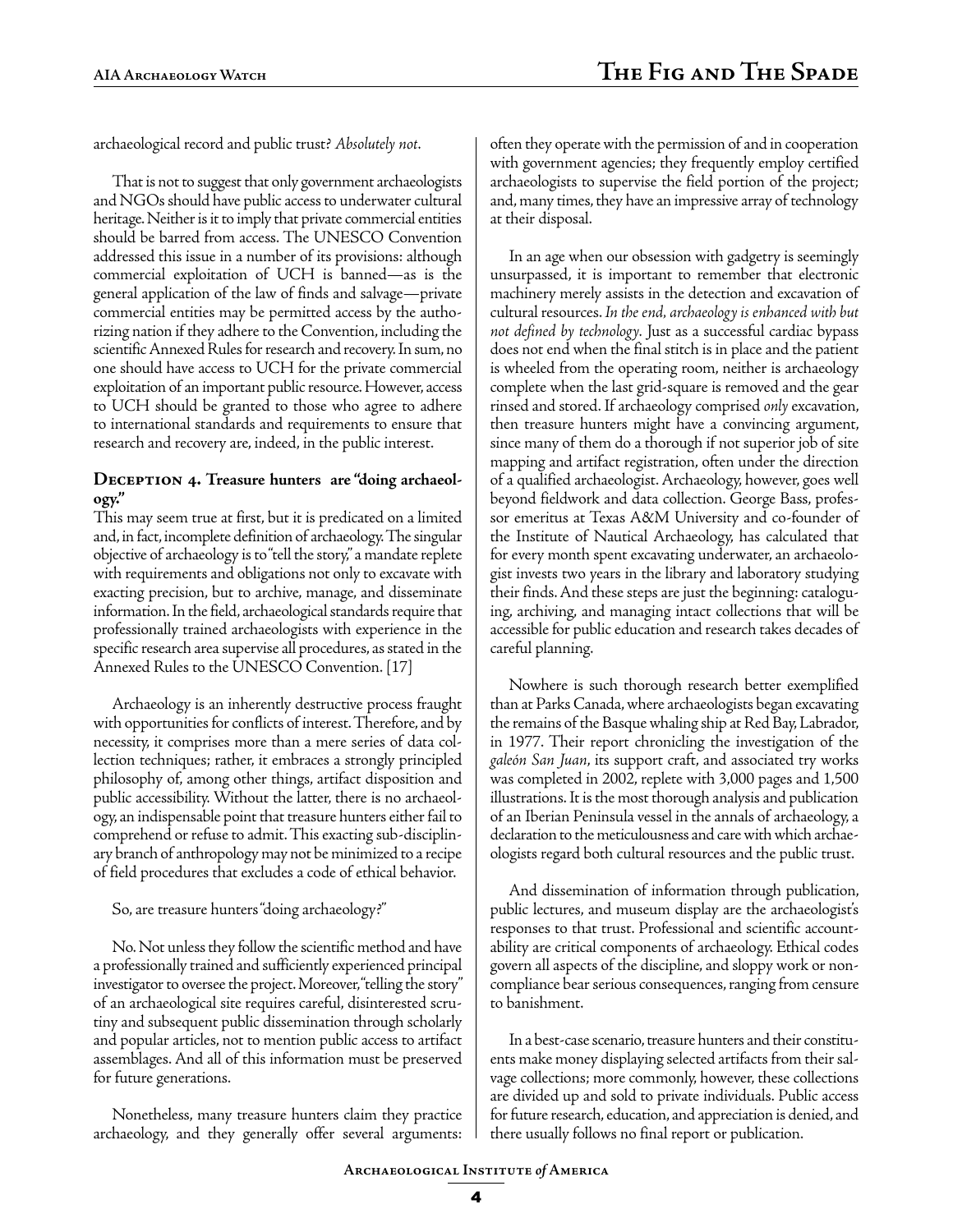#### DECEPTION 5. One does not need to be an archaeologist **to practice archaeology.**

Despite resumes that may be fairly muscular in corporate matters, the professed "expertise" of most treasure hunters is, at its best, questionable. Few, if any, have the requisite training to manage archaeological projects, and until recently, none possessed the qualifications necessary to call themselves archaeologists, opting instead to hire students fresh out of graduate programs to comply with the necessary governmental standards.

The most recent and dangerous iteration of the treasure hunter, however, is a Trojan horse wheeled into the gates of archaeology. This imposter is one who has earned a Ph.D. from an accredited university program. Additionally, they have taken several steps, at least superficially, to legitimize their operations. Among these gestures are the incorporation of a nonprofit institute; the operation of field schools, often with accompanying certificates; the maintenance of a website displaying numerous and frequently simultaneous projects; and the presentation of papers at recognized, international congresses. But after the embrace of these seemingly legitimate operations comes the Judas kiss: the permit or license under which they operate has been granted to a separate, for-profit treasure hunting corporation that remains hidden to the public eye, and the arrangement for the distribution of recovered cultural materials and the final disposition of these artifacts is never revealed. The archaeologist gets her or his publications, the salvage companies get their artifacts, investors get their share of cultural materials and a misguided sense of adventure, and the scientific community and the public get hoodwinked.

The legality of their practices is shifting, too. With the aforementioned UNESCO Convention on the Protection of Underwater Cultural Heritage and its ratification by a growing number of countries, what qualifies as "archaeology" and who, precisely, meets the criteria of an "archaeologist" are coming under more careful scrutiny.

Moreover, archaeologists—those accountable to ethical standards and who represent public interests—subscribe to a higher standard than the legal paradigm.

There is a processual elegance to archaeology, one that unfolds in discovery, excavation, conservation, display, curation, and, ultimately, publication. All are deeply rooted in an ethical commitment to treat artifacts, information, and the cultural environs from which they are extracted with reverential respect, standards that are inherent in codified rules of behavior.

#### **Deception 6. It is legal, therefore it is ethical.**

This assumption resonates strongly with discriminating

minds and is certainly not limited to a discussion of UCH. Eminent domain, overdevelopment, labor outsourcing, tobacco industry advertising, and price gouging at the fuel pumps are daily reminders that government and industry continually attempt to blur the line between legal and ethical behaviors. The two do not necessarily overlap. They are not, in every case, the same. For many years slavery was a protected practice under U.S. law, despite being considered unethical by many. In his recent tome, *Failed States* [18], noted linguist and political activist, Noam Chomsky, cites de Tocqueville's cogent observation that the U.S. was able "to exterminate the Indian race...without violating a single great principle of morality in the eyes of the world." [19] Eventually, public opinion shifts and, in due course, laws change; lamentably, it's often later than sooner. And though it is legal to buy and sell commercial goods in our free enterprise system, many draw the line at the exploitation of cultural heritage. Resultantly, laws have changed to reflect this ethical stance: the Antiquities Act of 1906 [20]; UNESCO's Convention on Illicit Trafficking [21]; and the Archaeological Resources Protection Act of 1979 [22] provide just a few examples of regulatory devices implemented to protect and preserve cultural heritage.

The notion that European and American treasure hunters deal legally with governments of developing nations using cultural heritage as negotiable currency should be seen for what it is: at the very least, third-world colonialism and cultural arrogance; more realistically, overt and shameless racism.

#### **DECEPTION 7. Archaeologists are "ivory tower intellectuals" who seek to prohibit public access to UCH.**

Nothing could be farther from truthful. Certainly, there are phases in the archaeological process when, for various reasons (site security, personal liability, project logistics), public access must be restricted or denied. In some instances, protecting UCH necessitates limiting (but not denying) public access. These, however, by no means constitute the rule. Public access to UCH is generally provided for in national parks, sanctuaries, and other federal marine protected areas. There are regulations, however. These are put in place to prevent activities that are destructive or harmful to UCH. To the contrary, access to UCH for research, education, and other public uses is encouraged.

Numerous undertakings, among them the aforementioned "Pipe Wreck" Project, successfully incorporate students, volunteers, and archaeologists into every stage, from excavation through publication, thereby making transparency, inclusion, and accessibility integral parts of the archaeological process. It is important to note that the product of archaeology—information realized in complete collections, displays, and publications—is available to the public in perpetuity and without restriction.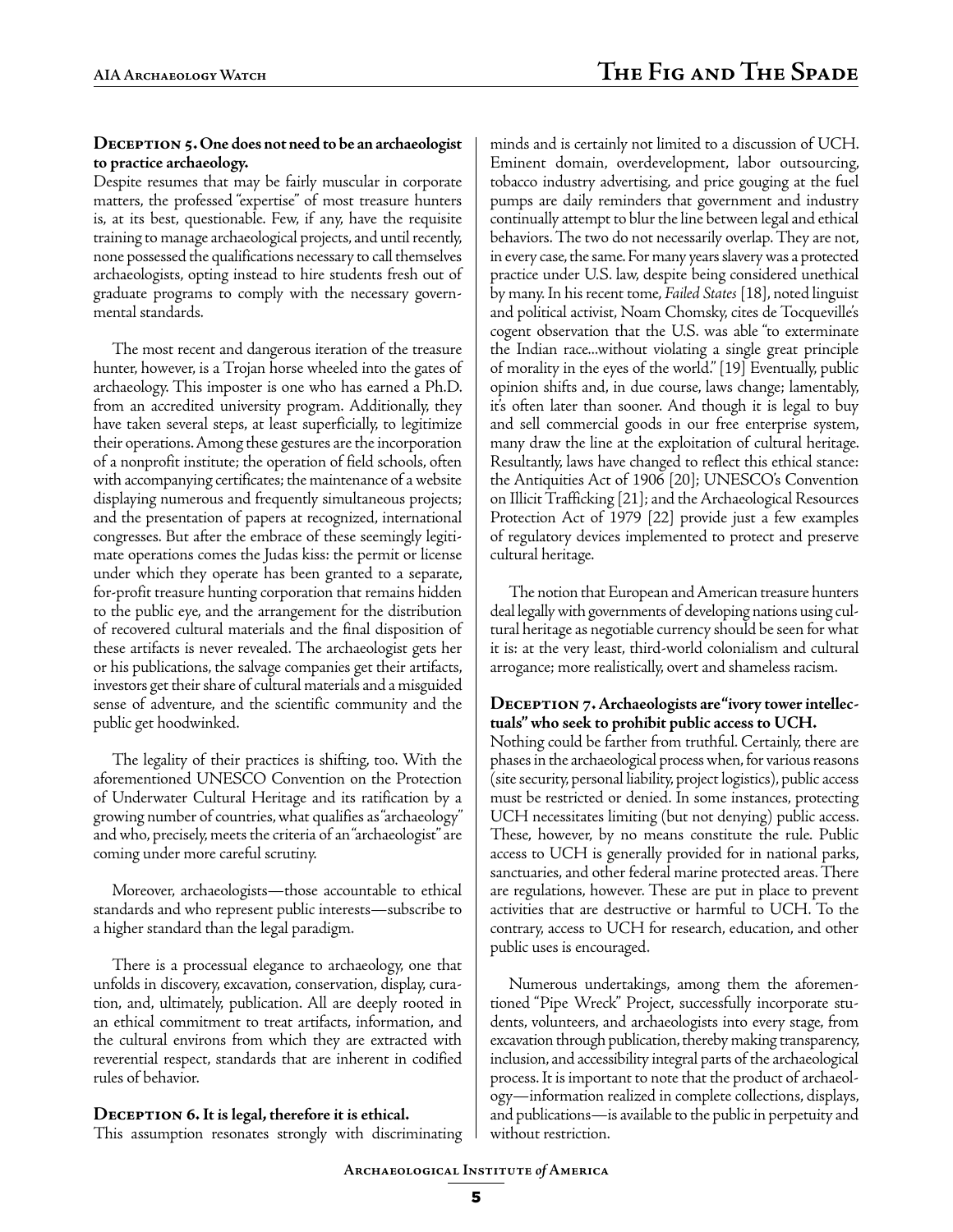Can treasure hunters make these same claims? Are they accountable to the public trust? Do they adhere to a professional, enforceable code of ethics? Does site destruction follow strict archaeological principles that represent best practices? Are mechanisms implemented, apart from refusal to invest, to enforce controls over destructive practices? Are their investigations free from conflicts of interest? Is there operational transparency through display and publication? Does the public retain access to all of the cultural material? *No.*

Treasure hunting generally results in the privatization of public resources which, more often than not, prevents public access for research, education, and other public purposes.

#### **DECEPTION 8. Treasure hunters represent the public good.**

These arguments are generally linked to the aforementioned law of salvage, particularly with regard to their unceasingly valiant efforts to return commercial goods to the stream of commerce, all, of course, in the public interest. Although admirable in the context of salvaging commercial goods from a recent marine casualty, it is misplaced when applied to artifacts whose values to society are as historical and cultural resources. And the well-packaged notion that these artifacts must be rescued from marine peril and returned to the terrestrial environment—again, in the public interest—is a false presumption: salvage is more likely to put the artifacts in peril more so than if they were left *in situ*, particularly if the site has reached a state of equilibrium with its environment.

Salvors also argue that folks will have greater access to cultural heritage if it is salvaged rather than left *in situ*. Such an argument assumes, however, that artifacts will be available to the public in a museum. Quite simply, most treasure hunters don't display their finds in museums; fewer still publish their results for anyone other than their investors. Salvaged cultural heritage, it seems, is more often sold to the highest bidder, thereby denying public access for the purposes of research and education.

Salvors serve a privileged few, those who see themselves as entitled to and can afford to acquire what rightfully belongs to us all. In a culture where private ownership is the cornerstone of collective and individual freedoms, where a free enterprise system touts that those daring enough to raise the capital are entitled to the spoils, there is strong appeal in the "finders/keepers" mentality. The fact that artifacts are bought and sold—in essence, taken out of the stream of public access and placed into private ownership—negates the argument that the public good is being served.

the treasure hunting community. It appears that both sides in this longstanding argument are at a stalemate, with little hope for future cooperation. To move toward reconciliation would require one group to abandon ideals of private ownership of cultural material, adhere to prescribed and widely accepted ethical standards, reveal the disposition of recovered artifacts, adopt policies of procedural transparency, and make conceptual adjustments regarding personal profit and community fairness. The other side would have to forsake the public trust.

With this in mind, consider the following: archaeologists and those who support archaeology must

- **acknowledge the grave threat posed by the destruction of all cultural heritage**, whether by treasure hunters, incompetent archaeologists, pothunters, local fishermen, or souvenir-seeking tourists.
- **admit that, to date, archaeologists have lost the public relations war**, mostly through failure to reach out and educate the public with a simple, consistent, and socioeconomically meaningful message. The salvage community has inarguably made better use of a variety of media to convey their adventurous, flag-waving, "rags-to-riches" stories. This by no means signals defeat, rather a temporary setback.

Still, the road ahead is long and challenging. A coherent educational outreach campaign that aggressively underscores certain values is necessary. It must begin with emphasizing the importance of UCH to the public and their vital role in protecting it. Furthermore, several salient points should be made: salvage is not "saving history," especially if a public resource is privatized, commoditized, and no longer available for research and education; cultural heritage should not be subject to corporate or commercial ethics where salvors have an obligation to make a profit for their shareholders; and artifacts need to be protected and managed as public resources according to principles of historic preservation and archaeological ethics.

- **ensure adherence to strict ethical principles and best practices** by those entrusted with interpreting humankind's collective past.
- **redress the deceptive prattle of treasure hunters within the popular media**: *in situ* preservation does not equal destruction; archaeology comprises not only techniques, but ethics and public accountability; archaeologists are not "ivory tower intellectuals" who prohibit public access to submerged cultural resources.

#### **What may be done?**

Archaeologists clearly have deep, legitimate grievances with • **dispel falsehoods that material self-interest, market**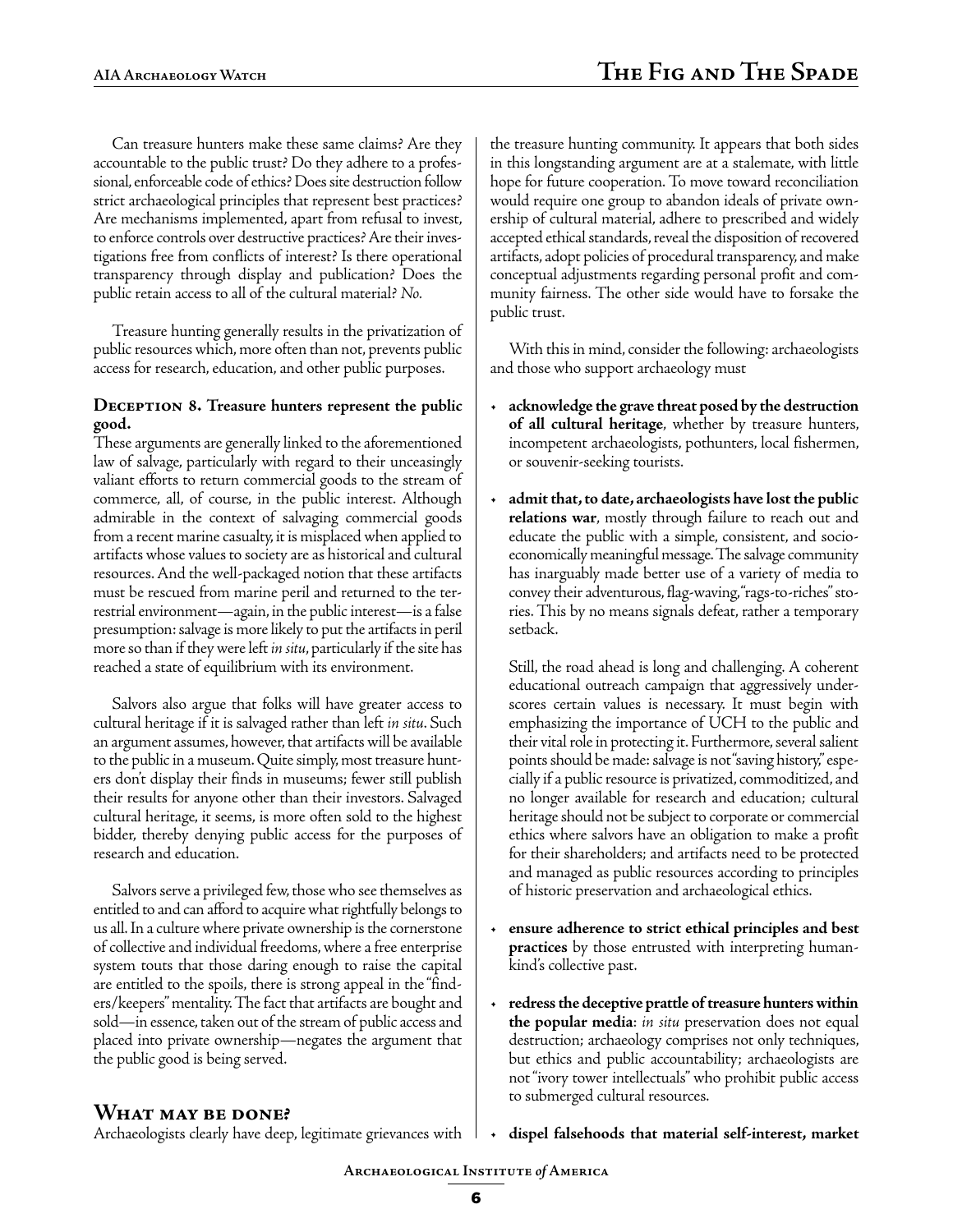**shares, and the profit-oriented economic rights of a few trump public fairness and collective social good**. Treasure hunters are neither the *vox humana* nor champions of free enterprise, as they have long and successfully promoted themselves. In the end, archaeology is as much about ethical decision-making as it is about procedural accuracy.

The environmental movement has been moderately successful in promoting its ethics, such that their message has become part of societal fabric, both domestically and internationally. Archaeologists, historians, and others need to help the public understand that we are all intimately affiliated with culture and history, and should, therefore, take leading roles in protecting cultural heritage. Preservation of artifacts is, in a sense, "self preservation."

• **countermand financial assistance for any medium that betrays the public trust** through the promotion of privatization of cultural heritage, including electronic and printed publications, academic institutions, public lectures, and museums. Simply put, privatization equals exclusion of public resources from public use.

In his article on the legal, professional, and cultural issues surrounding salvaging historical shipwrecks, Christopher Bryant notes that *in situ* preservation, the "central theme" of the aforementioned UNESCO accord, prohibits selling artifacts from historic shipwrecks. [23] His conclusion is that it appears the principal aim of this treaty is to "destroy the economic incentives underlying salvage." Unfortunately, Bryant fails to grasp the primary objective of the UNES-CO document: the protection of submerged cultural resources. However, his oversight illumines an essential point: the ethical campaign of archaeology threatens the economic platform of salvage.

seize the teachable moment. University programs, as a whole, do reasonably well teaching archaeological theory and technique. But it is imperative that graduate students are better informed regarding the legal and ethical issues surrounding the protection of cultural heritage. The groundwork must be laid for aggressive challenges to the for-profit sector, with students as active participants in protection.

The historic preservation ethic should become part of the educational fabric, in much the same way that issues of diversity and inclusion have entered into the liberal studies curricula.

Moreover, academic institutions need to encourage their scholars to write for popular publications. Many in the Academy, already stretched to the limit with research, publication, and teaching responsibilities, refuse to invest their limited time in developing ideas and expressing opinions that merit little toward tenure evaluations and advancement. Popular publications offer wonderful opportunities to bring issues to the public forefront. As communal centers that encourage and support rigorous and sustained public discourse in social, political, and economic theories, universities may be vital and transformational forces in the protection of cultural heritage. They must encourage their best thinkers to extend their pedagogical discussions beyond the academic community.

- **be a dominating visible and vocal presence** at local, regional, national, and international legislative hearings where issues of cultural heritage are discussed.
- **persuade the United States Congress to adopt legislation prohibiting looting and unwanted salvage.** Congress has ignored most international conventions, including the Law of the Sea (which has been strongly supported by all presidents of the last two decades, the Department of State (DOS), the Department of Defense (DOD), and private commercial interests) and the international agreement to protect RMS *Titanic*. Moreover, the Convention itself means relatively little without implementing legislation. How then, might this be accomplished? Congress needs to hear that folks are interested in protecting cultural heritage through enacting legislation that prohibits looting and unwanted salvage on all underwater cultural heritage that U.S. nationals and vessels have the ability to loot and salvage in the U.S. Exclusive Economic Zone (EEZ), the high seas, as well as the waters of other nations. This is best done in a manner consistent with international law, and instruments—such as the UNESCO Convention on the Protection of Submerged Cultural Resources and the Annexed Rules—are already in place. [24] Communication of these ideas is vital!

Furthermore, *citizens of non-signatory nations need to convince their governments to ratify the UNESCO Convention*. At the time of this writing only six more states or territories must deposit their instruments before the document comes into force. This legal article holds great potential, but the true measurable test of its effectiveness will be enforcement once it is ratified.

• **support organizations that promote archaeology.** It isn't enough to withhold finances from those corporations who selfishly and exclusively exploit cultural heritage. Rather, it is essential to engage positively in protecting and preserving our collective histories. There is no shortage of institutions in need of financial assistance, including the International Congress for Caribbean Archaeology, the Institute of Nautical Archaeology, the Society for Ameri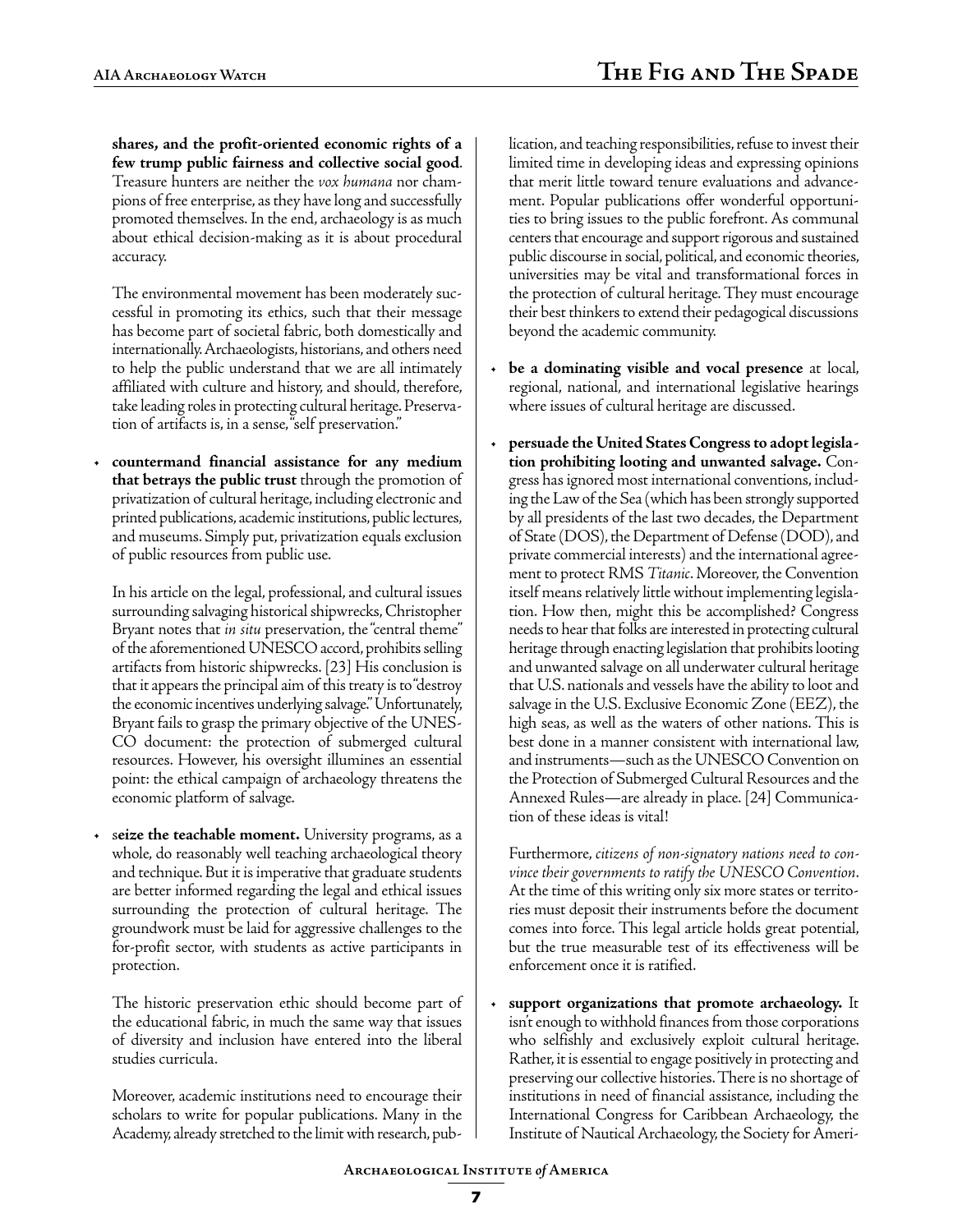can Archaeology, the Society of Historical Archaeology, the World Archaeological Congress, and, of course, the Archaeological Institute of America.

• **call "a spade a spade."** This phrase, the product of several mistranslations over two millennia, comes to the English language via the Protestant reformer John Knox (*ca*. 1510–1572). "*I have learned to call wickedness by its owns terms: A fig, a fig, and a spade a spade*." It is a simple truth; would that we could be so discriminating. Archaeologists are not treasure hunters and treasure hunters are not archaeologists. In reality, those who barter in cultural heritage promote yet one more form of conspicuous consumption, one disguised in daring adventure and economic entitlement. They serve private interests, not public good. Let's afford them the same regard we would any group that depletes natural resources for personal gain while excluding others.

Failure to grasp a few key concepts in the protection of submerged cultural resources may have devastating results for generations to come. Treasure hunting isn't a long-range management strategy; it's a short term approach that is wrong in policy and implementation. This is not about who has the funding, technology, and the willingness to take the risks, as the for-profit sector with their prosaic arguments would have us believe. Nor is it about private ownership or the rights of entitlement under a free enterprise system, the notion of maximum profit at the expense of public fairness. It is about the common good, not the bottom line. This is about how we regard ourselves and those things which, either by divine obligation or by scientific accountability, we chose to protect. This is about planetary custodianship.

**Jerome Lynn Hall** is an Associate Professor of Anthropology at the University of San Diego. He is a past president of the Institute of Nautical Archaeology at Texas A&M University.

**Acknowledgments:** The author wishes to thank John Fendrick, Angelo Orona, Amadeo Rea, and Ole Varmer for their valuable input in the construction of this article.

### **Footnotes**

1. Eight seasons of archaeological excavation have produced more than 10,000 clay tobacco pipes. Conservative estimates based on anecdotal evidence and assorted collections from the site viewed by the author suggest that the original cargo may have exceeded 50,000 pipes.

2. There is wide representation in the business sector: among others, former dive shop operators, celebrity public relations managers, and engineers; neither are former public servants exempt, as law enforcement officers, gym teachers, and lifeguards also apparently make rather successful salvors.

3. The nearly 300-foot-long *Central America* was traveling from Panama to New York via Havana, Cuba, when it sank on 12 September 1857, 160 miles off the coast of Charleston, South Carolina. The vessel carried 578 passengers and 21 tons of gold bars, ingots, dust, and Double Eagle coins valued between \$100 and \$400 million.

4. M. Tatge and M. Gottfried wrote this electronic article, entitled "Ship of Fools," which appeared 19 June 2006, on the website Forbes.com, (http://www.forbes.com/archive/ forbes/2006/0619).

5. See "SEC Files Civil Injunctive Action against Current and Former RMS Titanic, Inc. Officers and Civil Penalty Action Against Other Individuals in Connection with their 1999 Takeover of the Company," U.S. Securities & Exchange Commission, 26 October 2004; and "Titanic Company's President, Shareholders Fined In Takeover," *Virginian-Pilot*, 27 October 2004. The Commission's complaint centered on activities that transpired between May and November 1999. During this time, insurgent shareholders…made "materially false and misleading statements in Schedule 13D filings, failed to file and timely amend Schedule 13D filings, and failed to comply with certain proxy rules under the Securities Exchange Act of 1934 in an effort to acquire control of RMS and remove certain members of its then current management"(U.S. Securities & Exchange Commission, 26 October 2004).

6. The law of finds has been previously seen as apposite for property with no prior owner, such as natural resources harvested from the sea.

7. Salvage is "service voluntarily rendered in relieving property from an impending peril at sea or other navigable waters by those under no legal obligation to do so," as cited by M. J. Norris, 1991, Benedict on Admiralty: The Law of Salvage § 2, at 1–4 (7th ed.), in M. Wilder, 2000. *Application of Salvage Law and the Law of Finds to Sunken Shipwreck Discoveries*. *Defense Council Journal*, volume 67, pages 92–105.

8. Some treasure salvors have even argued that their looting is under the admiralty law of salvage when they haven't even bothered to file an *in rem* case and get an award in an admiralty court! *In rem* translates from Latin as "against a thing." The term involves or determines the status of a thing, and the rights of persons generally with respect to that thing (see B.A. Garner, ed., 2004, *Black's Law Dictionary,* 8th edition, Thomson West, St. Paul, Minnesota). "An action in rem is one in which the judgment of the court determines the title to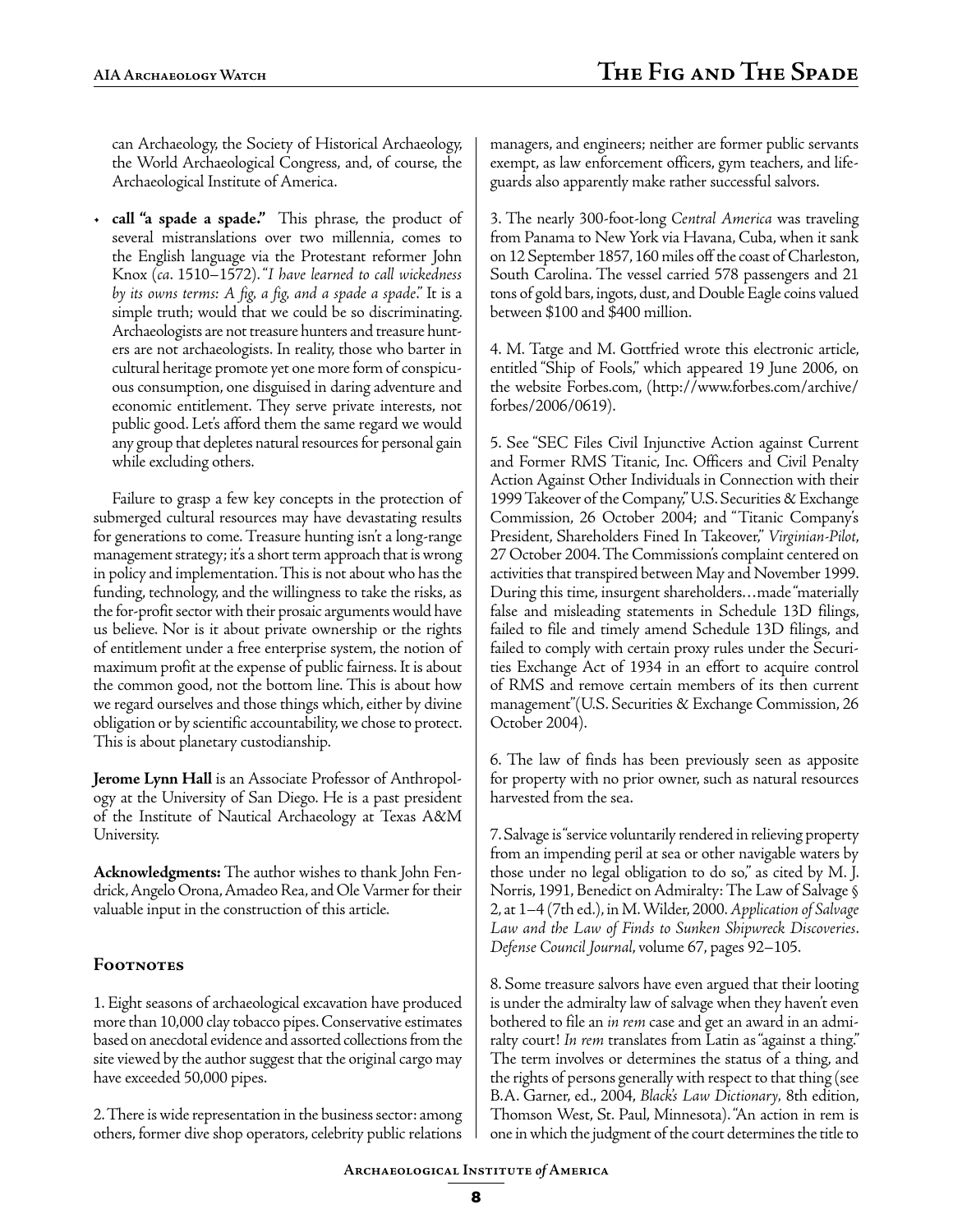property and the rights of the parties, not merely as between themselves, but also as against all persons at any time dealing with them or with the property upon which the court had adjudicated" (R. H. Graveson, 1974, *Conflict of Laws 98*, 7th edition), as cited in *Black's Law Dictionary*.

9. The Sunken Military Craft Act comprises Division A, Title XIV of the Ronald W. Reagan National Defense Authorization Act for Fiscal Year 2005. The Property Clause of the United States Constitution supports continuous and indefinite ownership of U.S. military craft, sunken or otherwise. This Act extends case law across Circuit Courts other than the Fourth and Eleventh, where this proposition is predominantly limited.

The statute provides for, *inter alia*, the protection of sunken U.S. military ships and aircraft, regardless of location; graves of lost military personnel, and archaeological artifacts and historical information. It does not affect the salvage of commercial merchant shipwrecks, recreational diving, commercial fishing, the routine operation of ships, or the laying of submarine cables.

 10. The Abandoned Shipwreck Act of 1987 was an attempt by the United States Congress to assert ownership over abandoned shipwrecks on state submerged lands. Furthermore, it sought to transfer ownership to the states. Its intent was also to prevent further application of the laws of salvage and finds. Though it has effectively precluded further awards of ownership to private individuals under the law of finds, it has not been entirely successful in thwarting the application of the law of salvage to historic shipwrecks that the court determines have not been abandoned.

11. President G.W. Bush exercised his authority under the Antiquities Act of 1906 to establish the Northwestern Hawaiian Islands Marine National Monument on 15 June 2006, known as Proclamation 8031. This action created the greatest single conservation area in the history of the United States—some 140,000 square miles—and the largest protected marine area in the world. Although the primary purpose of the National Monument is to protect coral, it also safeguards heritage resources, including historic shipwrecks within the monuments boundary, including those beyond the 12 nautical mile (nm) territorial sea and 24 nm contiguous zone.

The monument prohibits unauthorized passage of ships, unauthorized recreational or commercial activity, resource extraction, waste dumping, and phases out commercial fishing within its boundaries over a five-year period. On 2 March 2007, Proclamation 8031 was amended to read "Papahānaumokuākea Marine National Monument," which now remains its official name. Under the amendment, "any living monument resource harvested from the monument will be consumed or utilized in the monument" (2 March 2007, White House Press Release, Office of the Press Secretary).

12. This conference, in which 160 states participated, lasted from 1973 to 1982 and came into force on 14 November 1994, one year after ratification by the sixtieth state. UNCLOS III addressed issues bought up at the UNCLOS I (24 February to 29 April 1958) and UNCLOS II (17 March to 26 April 1960) conferences and addressed issues pertaining to the definition of maritime zones, marine environmental protection, ship passage, utilization of resources, and freedom of scientific research.

13. The International Agreement on RMS *Titanic* was signed by the U.S. on 18 June 2004. Along with the United Kingdom, France, and Canada, the U.S. entered into negotiations in 1997 in an attempt to put an end to unregulated activities deemed harmful to the site. The agreement designates *Titanic* as an international maritime memorial, and signatories agree to protect the scientific, cultural, and historical aspects of the wreck by regulating—within their jurisdictions—activities relating to the hull, cargo and other artifacts at the site. Though specified that the agreement would enter into force when two or more nations ratify or accept it, this has not yet happened, even though the United Kingdom became a signatory nation in 2003. The reason for this non-enforcement is because the U.S. DOS stipulated upon signing that it could not consent to be bound to the agreement unless and until Congress enacted legislation implementing it and providing federal agencies the necessary authority to enforce it. Once the agreement comes into force, however, it will apply to each signatory nation upon ratification, acceptance, or accession.

14. The convention produced a document on 2 November 2001. As of 8 February 2007, 15 state parties have completed all necessary steps for ratification. These include Panama (20 May 2003), Bulgaria (6 October 2003), Croatia (1 December 2004), Spain (6 June 2005), Libyan Arab Jamahiriya (23 June 2005), Nigeria (21 October 2005), Lithuania (12 June 2006), Mexico (5 July 2006), Paraguay (7 September 2006), Portugal (21 September 2006), Ecuador (1 December 2006), Ukraine (27 December 2006), Lebanon (8 January 2007), Saint Lucia (1 February 2007), and Rumania (1 August) 2007). In accordance with Article 27, the Convention "shall enter into force three months after the date of the deposit of the twentieth instrument of ratification, acceptance, approval, or accession, but solely with respect to the twenty states or territories that have so deposited their instrument. It shall enter into force for each other state or territory three months after the date on which that state or territory has deposited its instrument."

15. Grenier, R., Nutley, D., and I. Cochran. 2006. *Underwater Cultural Heritage at Risk: Managing Natural and Human Impacts. Heritage at Risk*, Special Edition: ICOMOS.